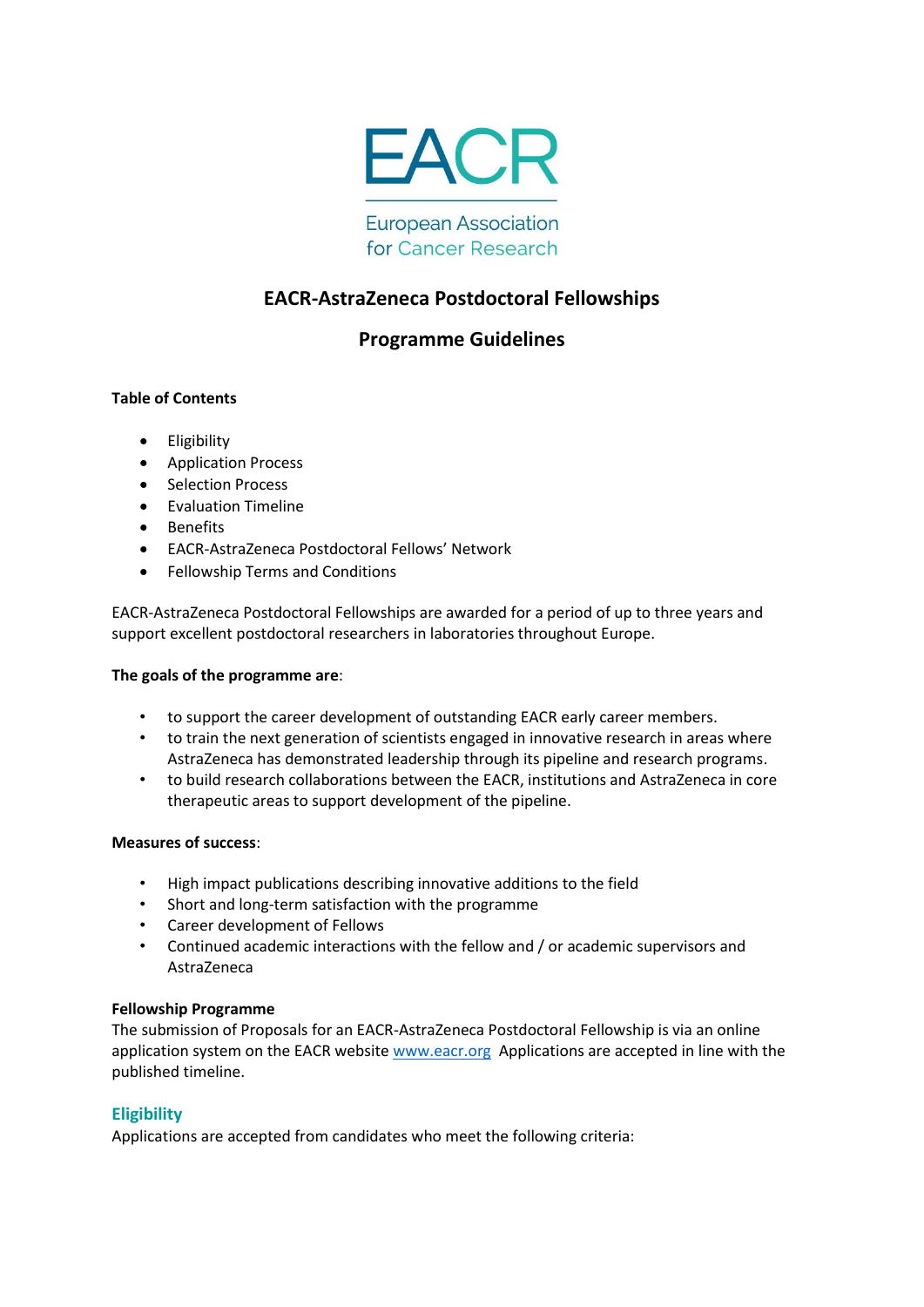- Applicants must be an EACR Early Career Member\* and must still meet the criteria for that category of membership at the time of application as described on the **EACR** website. If membership is through one of the EACR's associated National Societies, applicants are eligible if they match the requirements of the Early Career membership categories.
- Applicants must work actively and currently in cancer research, for example in academia, in industry or as a clinician or physician scientist.
- Applicants can only submit one application to each call, but can submit applications to more than one call.

*\*Exceptions to this rule are made for applicants with career breaks during the relevant period due to parental leave in which case the time of the career break will not be counted. Additional exceptions might be made on a case-by-case basis for extraordinary personal circumstances.*

## **Publications**

Applicants must have had at least one first (or joint first) author primary research paper published in an international peer reviewed journal at the time of application. Papers must be published in English.

Abstracts of presentations at conferences and review articles should not be listed as publications.

Publication updates once the selection process has started are not allowed.

## **Mobility**

Fellows must be based at a European academic institution for the duration of their Fellowship. A placement of up to one year at an AstraZeneca site (Covid restrictions permitting) may be arranged by mutual agreement if it is felt to be of benefit to the project and the Fellow. Fellows will be responsible for any costs associated with a placement or visit to AstraZeneca, including travel and accommodation.

# **Industrial research laboratories and applied projects**

- Applications to work in an industrial or for-profit research laboratory will not be considered.
- Projects with an aim to develop an application, commercial product or process, or a device may be considered if there is a fundamental biology question behind the project to be answered. For instance, development of technologies that enable biological discovery and/or include biomarkers may be eligible for funding.

# **Application process**

EACR Early Career Members will be invited to submit an outline project proposal following an announcement in EACR's News Bulletin and on its website.

Proposed research projects must:

- be basic and/or translational in nature
- have direct applicability and relevance to at least one of breast, bladder, lung, prostate, ovarian or paediatric cancer.

Projects should focus on one of the following research areas:

- Cell Therapy
- Immunotherapy
- Tumour drivers and resistance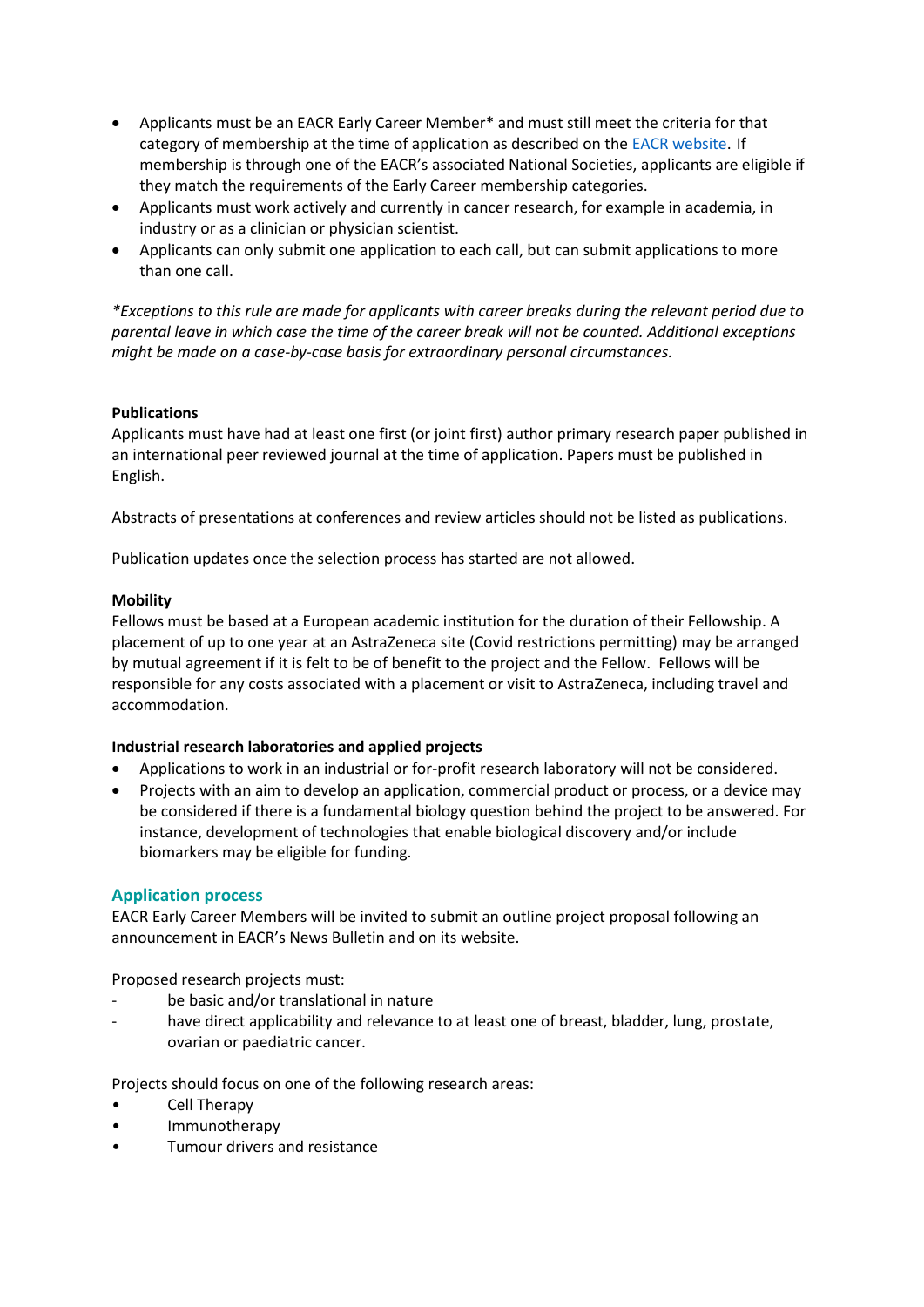- Mechanisms of sensitivity / resistance to PARP inhibitors and other DNA Damage Response inhibitors
- **Epigenetics**
- Haematology
- Mechanisms of sensitivity and resistance to antibody drug conjugates

Applications and supporting documentation are only accepted via the EACR online application system.

- Applications must be written in English and no special formatting is allowed.
- No application can be completed without all the information required including references and an acceptance letter from the host institution.
- Once the application enters the evaluation process, no further changes are allowed.
- Changes in address or contact email that occur after submission of an application should be notified to the Postdoctoral Fellowships Officer.

## **Stage 1 Proposed Work: Outline Proposal**

- Project Title
- Summary and significance of the proposed research
- Maximum 1500 words project including:
	- $\triangleright$  Project aims and objectives
	- $\triangleright$  The oncology question to be addressed
	- $\triangleright$  Benefits of working with AstraZeneca
	- $\triangleright$  Which AstraZeneca compounds / drugs will be used, if any
	- $\triangleright$  Brief methodology
	- $\triangleright$  Expected results
	- $\triangleright$  Dissemination plan
- Proposed start date of the Fellowship
- Proposed duration of the Project (up to three years)

### **Stage 2 Proposed Work: Full Proposal** *(for shortlisted applications only)*

- Full proposal for research at the receiving institute. Maximum 3000 words, including:
	- $\triangleright$  Background
	- $\triangleright$  Hypothesis and aims
	- $\triangleright$  Methodology
	- $\triangleright$  Contingency plans
	- $\triangleright$  Dissemination plan

### **Selection Process**

The EACR will establish an independent Fellowship Review Panel. The primary selection criteria to be applied by the Panel are scientific excellence of the candidate, the project and the suitability of the host laboratory. Aspects considered in particular are:

- Scientific achievements of the applicant
- Quality, scope, novelty and significance of the proposed research
- Suitability of the host laboratory for the proposed research project
- Letter of support from the host institution
- Referees' comments
- Potential impact on the applicant's career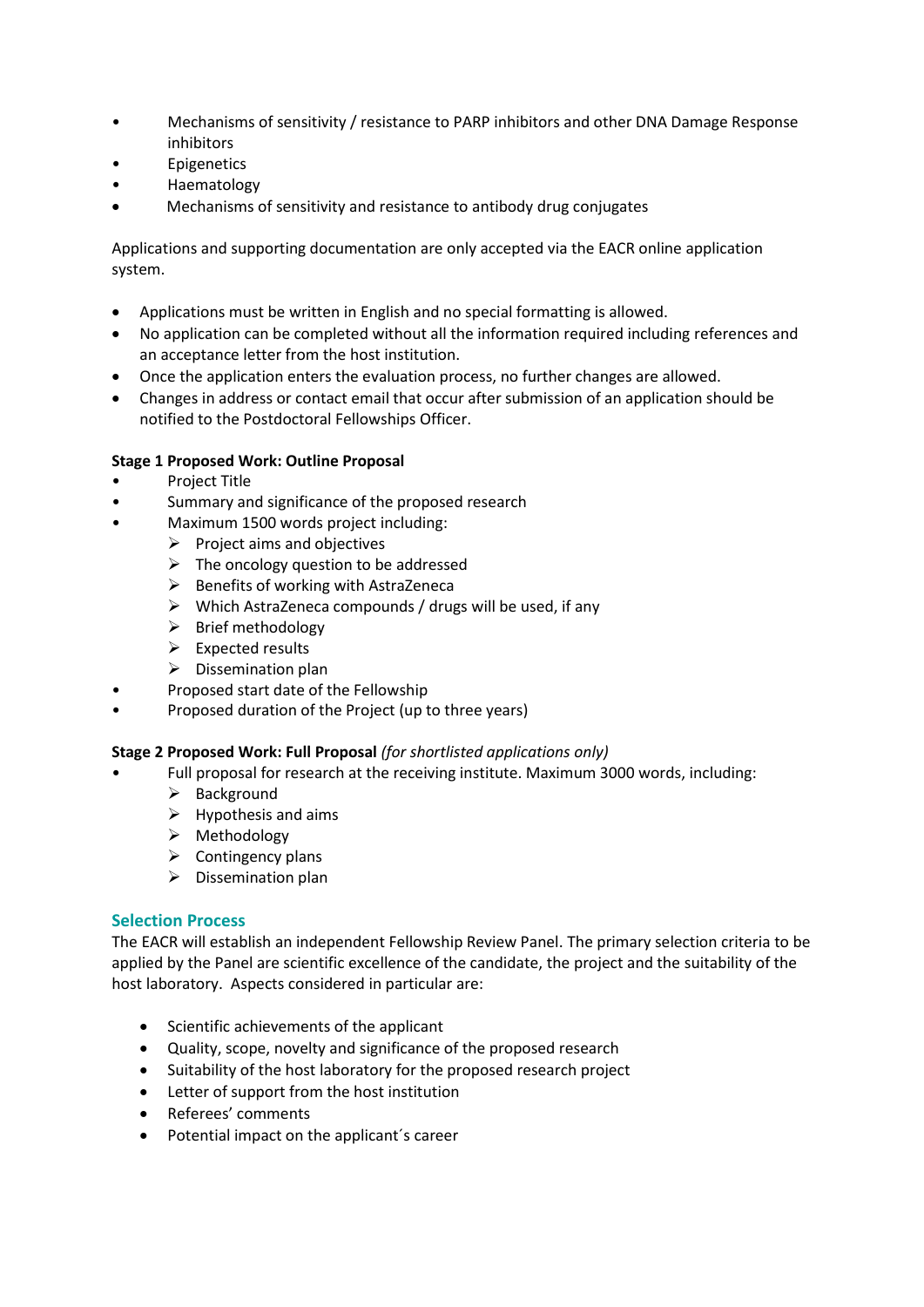Panel members will individually score applications at both stages of the process. All applications will be considered by a minimum of three Panel members. The whole Panel will consider the individual scores and agree final rankings.

# **Timeline**

Reasonable efforts will be made to adhere to this timeline.

| <b>Duration</b>  | <b>Action</b>                                                                                                                                                                                                                    |
|------------------|----------------------------------------------------------------------------------------------------------------------------------------------------------------------------------------------------------------------------------|
| 14 February 2022 | Outline proposal submission deadline                                                                                                                                                                                             |
| 1 Week           | Pre-screening. There will be a 1 week pre-screening period when applications will                                                                                                                                                |
|                  | be checked to ensure eligibility requirements are met. All applicants, eligible or                                                                                                                                               |
|                  | not, will receive an acknowledgement e-mail during this period.                                                                                                                                                                  |
| 3 Weeks          | <b>Panel Review</b>                                                                                                                                                                                                              |
|                  | Completed outline proposal applications will be sent to the Review Panel for<br>scoring and the agreement of final rankings.                                                                                                     |
| 5 Weeks          | <b>AstraZeneca Review</b>                                                                                                                                                                                                        |
|                  | Top-ranking applications will be sent to AstraZeneca for review and, where<br>suitable, an initial identification of a Supervisor. If a project is not suitable,<br>AstraZeneca will establish a dialogue with the Review Panel. |
|                  | <b>Confirmation of Supervisor</b>                                                                                                                                                                                                |
|                  | Confirmation by AstraZeneca of a Supervisor for each successful proposal.                                                                                                                                                        |
| 1 Week           | All applicants will be informed of the outcome of the first stage review by email.                                                                                                                                               |
|                  | Successful applicants will be requested to submit a full proposal.                                                                                                                                                               |
| 9 Weeks          | Period allocated for preparation and submission of full proposals.                                                                                                                                                               |
|                  |                                                                                                                                                                                                                                  |
| 27 June 2022     | <b>Full proposal submission deadline</b>                                                                                                                                                                                         |
| 3 Weeks          | <b>Panel Review</b>                                                                                                                                                                                                              |
|                  | Completed full proposals will be sent to the Review Panel and the agreement of<br>final rankings by the Panel Chair.                                                                                                             |
| 2 Weeks          | Rankings will be provided to AstraZeneca and Fellowships awarded according to                                                                                                                                                    |
|                  | the number to be funded, starting with the top-ranked.                                                                                                                                                                           |
|                  | AstraZeneca Supervisors will be allocated to each successful application.                                                                                                                                                        |
| 1 Week           | All applicants are officially informed of the outcome by email.                                                                                                                                                                  |
|                  |                                                                                                                                                                                                                                  |
| 1 Week           | Deadline for successful applicants to accept the EACR-AstraZeneca Postdoctoral                                                                                                                                                   |
|                  | Fellowship Award(s)                                                                                                                                                                                                              |